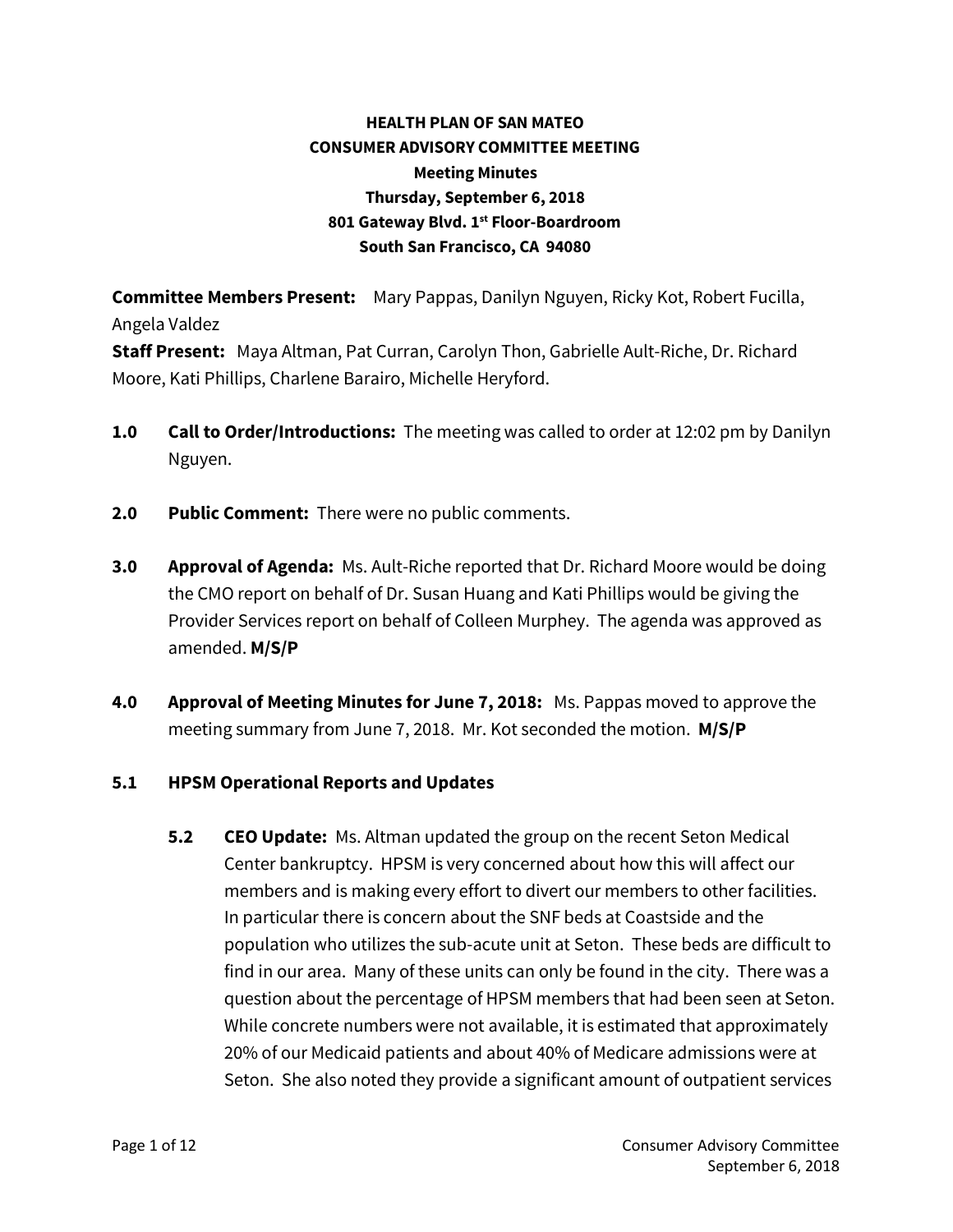as well. Ms. Altman also mentioned the impact it will have on the community as Seton is the largest employer in Daly City.

- **5.2 CMO Report:** Dr. Moore reported on several new developments.
	- **Dignity Health Contract** Dr. Moore spoke about the Dignity contract. This contract also includes Saint Francis Memorial Hospital and St. Mary's Medical Center. Dr. Moore spoke glowingly about the state-ofthe-art Bothin Burn Center at St. Francis, the largest in Northern California. The Dignity contract also includes the Dignity Health Medical Group and the Dignity Health-GoHealth Urgent Care Centers. Each location is a full-service urgent care clinic. There are three locations on the Peninsula in Redwood City, San Bruno and Daly City. This should help alleviate improper use of Emergency Departments and low acuity follow-ups that should be completed in a lower acuity setting, such as; suture/staple removal, IV therapy, wound care and abscess drainage. This is a joint venture between Dignity Health and GoHealth Urgent Care. Dr. Moore also mentioned that Provider Services will soon implement an Emergency Department Education Initiative. This initiative will educate Providers about when it is prudent to send members to the Emergency Department and when they should see a PCP or Urgent Care facility instead.
	- **DaVita Dialysis** Dr. Moore also reviewed the contract with DaVita Dialysis. There are 5 locations and our members will benefit from DaVita's close relationship with our network nephrologists. DaVita has been recognized by CMS with top marks in its Five-Star Quality Rating Program. All of the DaVita and Satellite Dialysis centers have 4-5 star ratings and 93% of all DaVita Centers are rated with 3, 4 or 5 stars for 2018 compared to 86% for the rest of the industry. DaVita participates in CMS's end stage renal disease quality incentive program which encourages dialysis centers to meet or exceed certain performance standards.
	- **NCQA** Dr. Moore updated the group on the NCQA accreditation. The National Committee for Quality Assurance is a private, 501(c)(3) not-forprofit organization dedicated to improving health care quality. Since its founding in 1990, NCQA has been a central figure in driving improvement throughout the health care system, helping to elevate the issue of health care quality to the top of the national agenda. Organizations incorporating the seal into advertising and marketing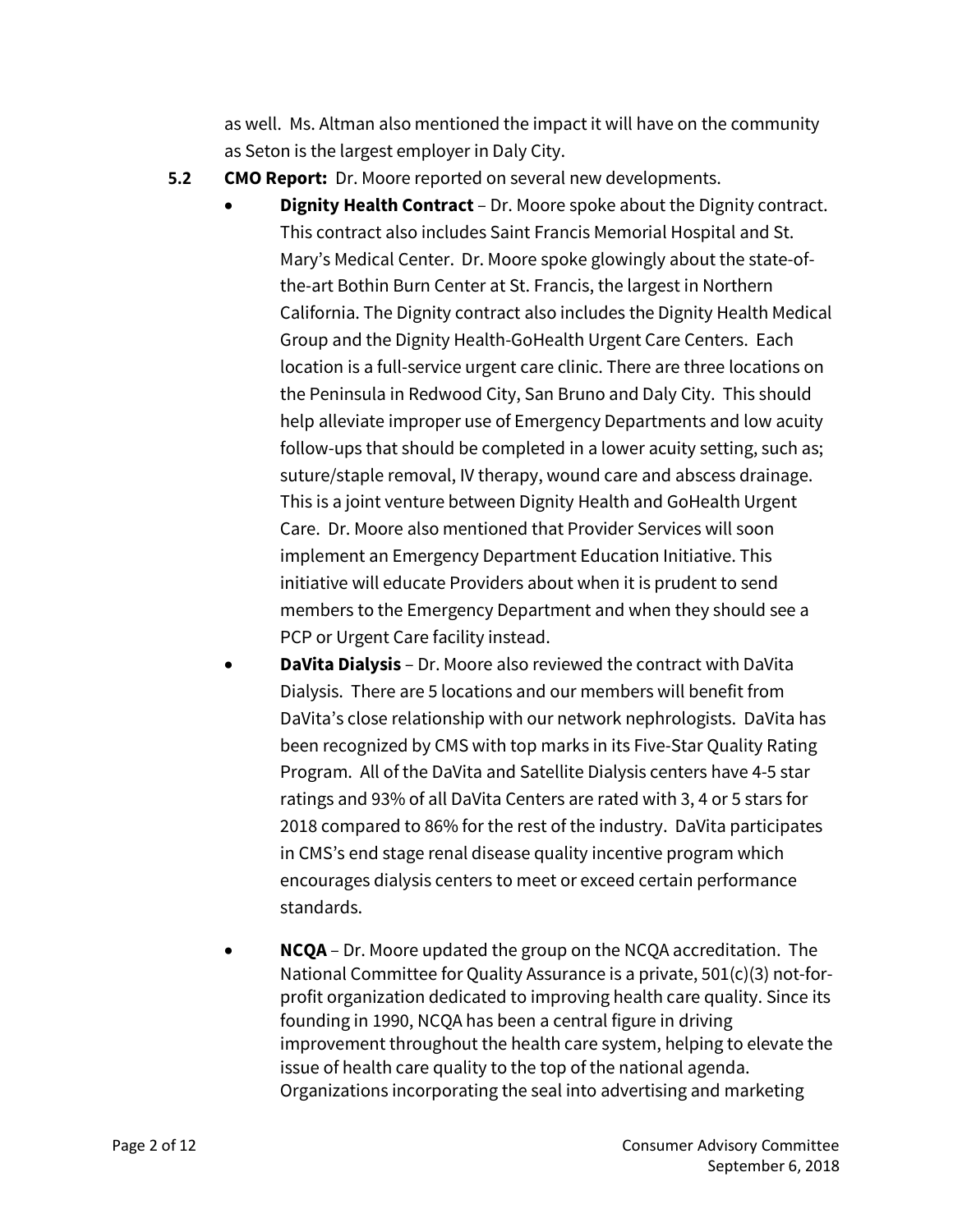materials must first pass a rigorous, comprehensive review and must annually report on their performance. For consumers, the seal is a reliable indicator that an organization is well-managed and delivers high quality care and service. Last year HPSM was successful in receiving interim accreditation, the Plan scored 49 out of a possible 50 points. There are seven different categories of measurement, including population health management, network management, utilization management, quality improvement, credentialing, member rights/responsibilities, and member connections. The goal this year is to receive full accreditation with a perfect 50 out of 50. HPSM believes at some point the State will move toward requiring NCQA Accreditation for all health plans.

- **Provider Credentialing –** Dr. Moore went on to explain that per HPSM policy, all providers are required to be board certified. The only exceptions are sub-specialties, or for geographical or language issues. Using these determinants, if a provider is not board-certified, that provider will not be credentialed/re-credentialed.
- **5.3 Grievance and Appeals:** Ms. Ault-Riche started by noting that the NCQA has required changes to the reports filed for Grievance and Appeals and Member Services . She went over the purpose and the methodology of the reports and the goal attached to each metric.
	- Ms. Ault Riche reviewed the enrollment averages for each line of business for Q2 2018, noting that complaint rates differ significantly by line of business in large part because each line of business serves a different population. In Q1 2018, the rate of complaints filed by HealthWorx members and ACE participants was within the stated goal, but all other lines of business were above the goal. However, no line of business had a rate of complaint that was more than 1 complaint per 1,000 members beyond the goal. In Q2 2018, Medi-Cal, Health Kids, and ACE all fell within the goal rate, while CA CMC, HealthWorx and CCS did not. It should be noted that the volume of complaints from HealthWorx and CCS members is very small, as a few grievances can skew the rates significantly. The type and root cause of complaints vary by line of business. It is difficult to propose one solution to address the high volume of complaints across multiple lines of business. She asked the group to reference the subsequent sections for an analysis of the barriers and proposed corrective actions to address issues specific to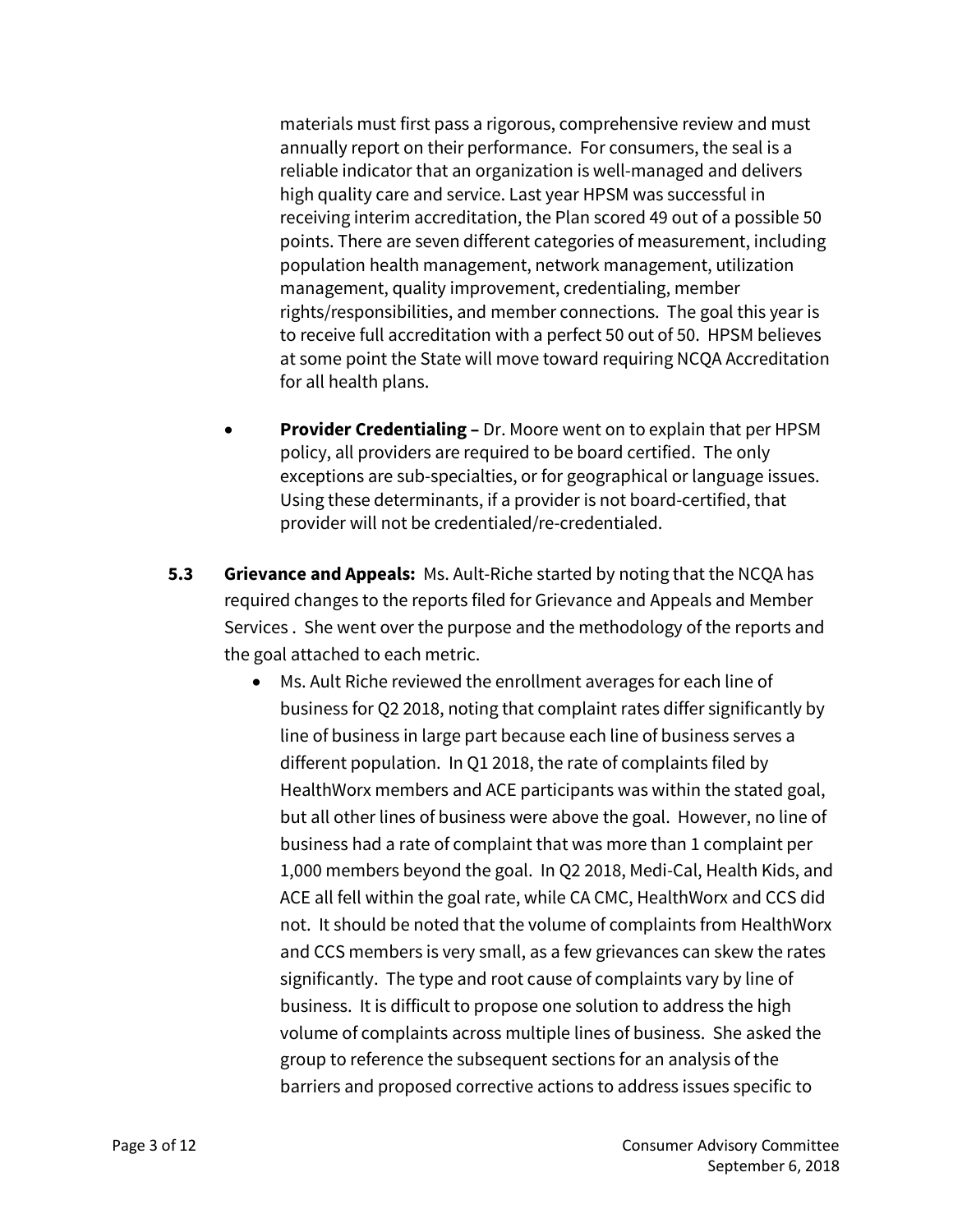each program. She also went over the timeliness for complaint resolution numbers for all lines of business; these numbers exclude cases resolved within 24 hours of receipt. The G&A Unit failed to meet its goal of 95% timeliness for both Q1 and Q2 2018 in processing grievances and appeals. In contrast, the Pharmacy Unit, which processes pharmacy appeals, met their goal of 95% timeliness. The G&A Unit attributes their failure of that goal to staffing shortages. The department lost both a G&A Coordinator and a G&A Manager. The loss of the CMO and the Quality Review Nurse has contributed to this as well. HPSM has since hired a new CMO and a Quality Review Nurse.

**CareAdvantage/ CMC:** The volume of grievances remained relatively constant between Q1 and Q2 2018, as did the type of grievances received. While the percentage of grievances related to Customer Service decreased, the percentage of grievances related to Quality of Care, billing and Access all rose slightly, but remained within 5 percentage points for their Q1 rate. Therefore there are not areas of concern in the type of grievances received.

 **Appeals**: The percentage of appeals related to prescription drugs increased significantly from 29% in Q1 2018 to 55% in Q2 2018. This is due to a doubling of the volume of pharmacy appeals (16 appeals in Q1 vs. 33 appeals in Q2). HPSM attributes this increase to two primary factors. The first is **Process Standardization**. In March 2018, the Pharmacy Unit changed its policy regarding members requesting exceptions to the formulary. The new policy requires members to have tried and failed two formulary alternatives prior to approval of the nonformulary drug. This change likely resulted in an increase in denials and therefore in appeals for these non-formulary medications. **Proposed Action**: The process change was necessary to ensure standardization across clinical reviews and bring HPSM in line with industry standards. Therefore, while this change resulted in a shortterm increase in denials, there are no proposed actions to address this issue, as it is not a long term deficiency. The second factor is the **Annual Transition Period**. Every year during the first 3 months of the year, a transition period begins, in which Medicare members are provided with up to a 31 day supply of prescription that may not otherwise have been provided without a prior authorization or formulary exception. For members at a long-term facility who have been with CMC for 180 days or less, the transition benefit extends up to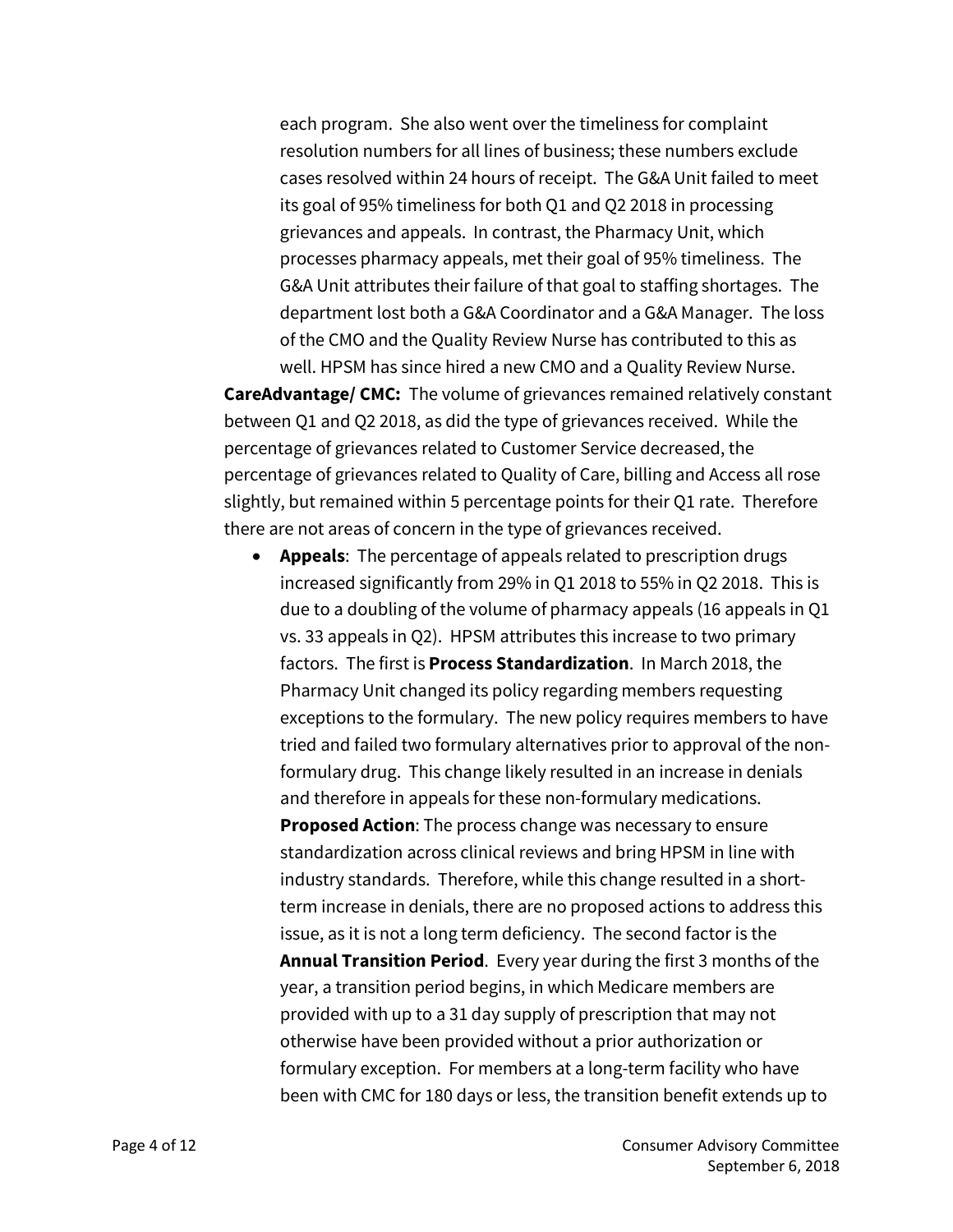a 98-day supply during the first 180 days. The transition period which typically occurs between January and March ensures a smooth transition to accommodate changes from the previous year's formulary drugs and changes in formulary for members that are new to CMC. The transition period ends for most members in Q2 and the rate of denials increases, leading to an increased volume of pharmacy appeals. **Proposed Action**: CMS defines the requirements surrounding this transition process, which is built into the annual process for Medicare members. As such, there are no proposed actions needed to address this issue, as it is part of the yearly process for CareAdvantage CMC members. **Rate of Overturned Appeals:** The rate of overturned appeals for medical services increased from 30% in Q1 to 41% in Q2. However, the overturn rate for pharmacy appeals decreased from 63% in Q1 to 45% in Q2. The reasons for the increase in overturned appeals for medical services are currently under review. **Proposed Action**: In an effort to identify trends among the reason that requests are overturned on appeal, HPSM runs a monthly report of all overturned appeal decisions. This report if jointly reviewed during a monthly meeting with the Director of Health Services, Associate Medical Director, Senior Medical Director, Clinical Review Nurse, Utilization Management Manager and Supervisor, director of Customer Support, Lead Grievance and Appeals Coordinator, and Compliance Manager. This group compares the original denial rationale against the overturned decision on appeal to identify the reason for the discrepancy and whether the denial could have been avoided during the initial review. Data from these reviews is still being collected and analyzed in order to identify trends and possible areas for improvement.

**Medi-Cal**: The volume of grievances decreased from 184 received in Q1 to 159 in Q2. This decrease is consistent with past years, in which HPSM has historically seen a rise in phone calls and grievances in the first quarter ofthe year. The type of grievances remained constant throughout both quarters. Customer Service grievances decreased slightly from 26% (47 grievances) to 19% (31 grievances). Although the percentage of grievances related to Quality of Care increased slightly from 26% in Q1 to 30% in Q2, this did not indicate an increase in case volume, since there were no significant changes in the volume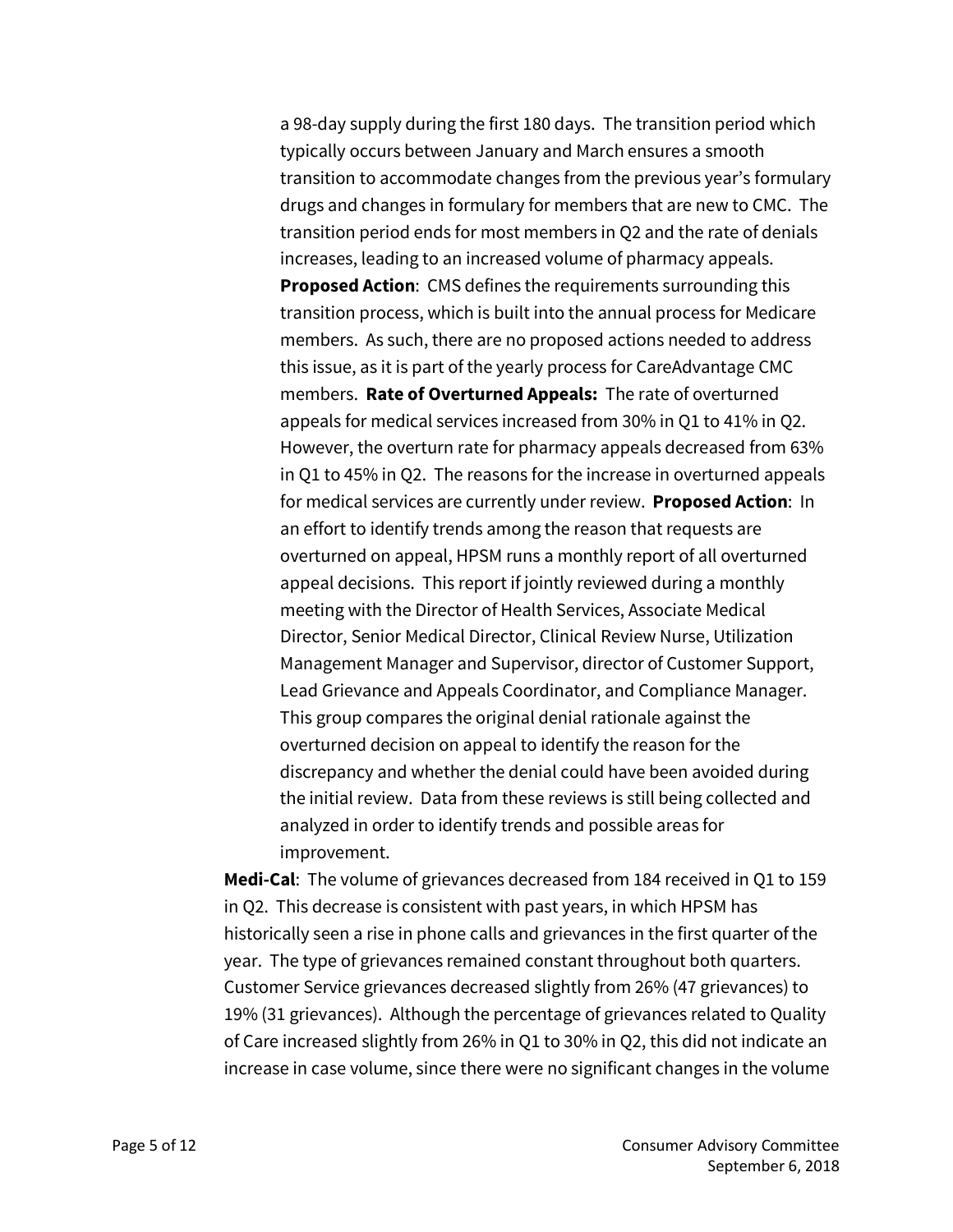or type of grievances received, there is no need for any proposed corrective actions related to Medi-Cal grievances.

 **Appeals**: The volume of pharmacy appeals remained constant, but the volume of appeals for medical services decreased significantly from 83 appeals in Q1 to 52 in Q2. HPSM has not identified a particular cause for this decrease. The decrease does not indicate a problematic trend and therefore no proposed corrective action is recommended. **Rate of Overturned Appeals:** The rate of overturned appeals related to medical services increased from 43% in Q1 to 52% in Q2, and the rate for pharmacy appeals also increased, from 50% in Q1 to 61% in Q2. As stated in the section regarding the overturned appeal rate for CareAdvantage CMC, HPSM meets monthly to conduct an interdisciplinary retrospective review of each case in order to identify trends and areas for improvement. The results from these reviews are currently being complied and the data is being analyzed to determine root causes and next steps.

**NCQA Data Collection & Grouping:** For all Medi-Cal members, including those covered under CCS, the National Committee of Quality Assurance (NCQA) requires specific data collection and grouping standards which we are including for Medi-Cal and CCS members only. In the tables in the reports, grievances and appeals are separated based on whether they are related to Behavioral Health services, and further broken down in the categories NCQA requires. The rate of 1,000 members is calculated using the number of membersenrolled in Medi-Cal or CCS, not all of whom receive behavioral health or other healthcare services.

**Goal Rates:** The numbers in the table below reflect the goal rates per 1,000 members. These goal rates include all services, not only those related to behavioral or nonbehavioral health services, and include both grievances and appeals. Therefore, the G&A Unit has established separate goal rates for the data presented below, in order to account for the more limited denominators.

| <b>Type</b>                       | Goal Rate per 1,000 members |
|-----------------------------------|-----------------------------|
| Behavioral Health: Grievances     |                             |
| Behavioral Health: Appeals        |                             |
|                                   |                             |
| Non-Behavioral Health: Grievances |                             |
| Non-Behavioral Health: Appeals    |                             |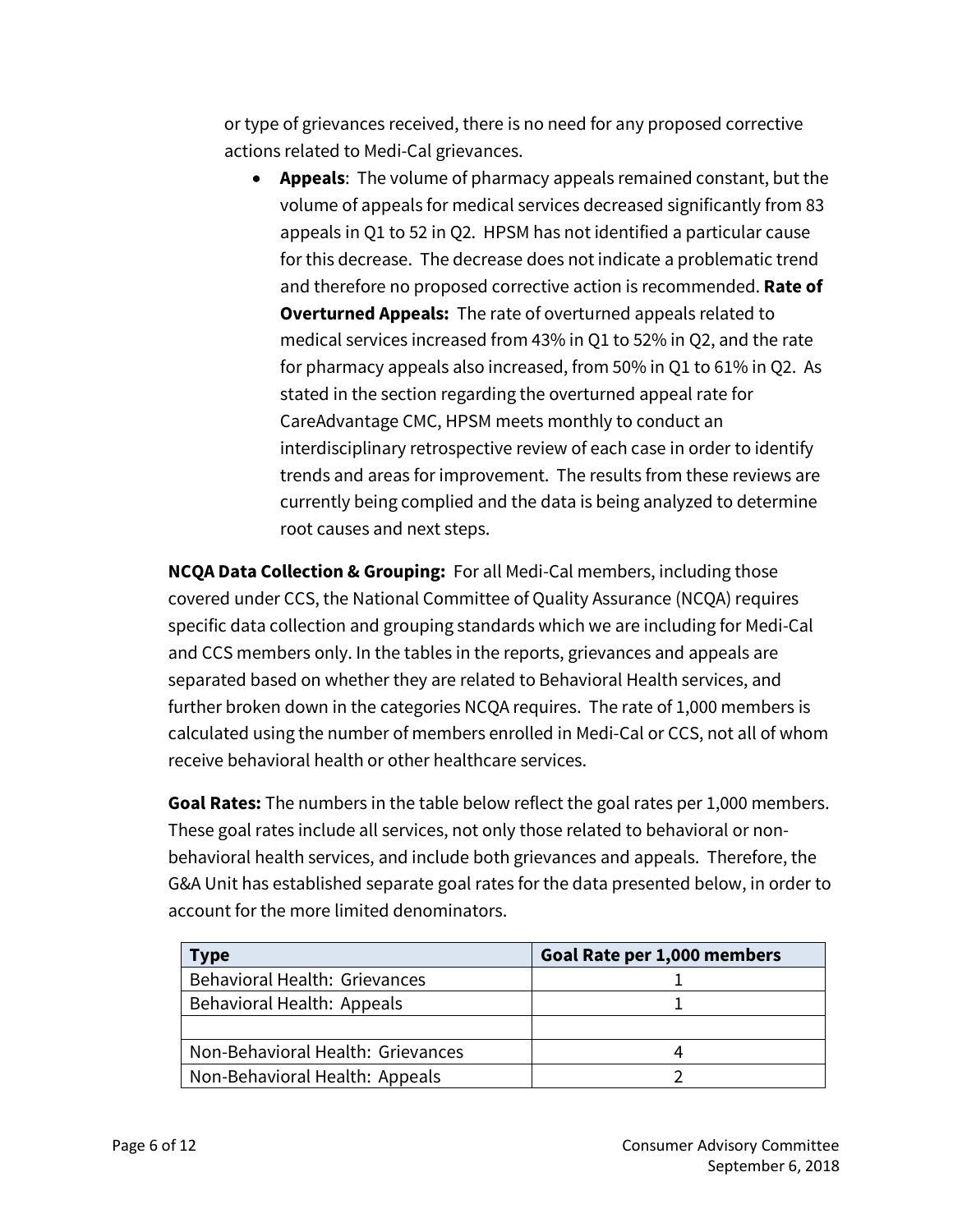- **Medi-Cal and CCS Behavioral Health Grievances: Analysis, Barriers and Proposed Action**: Across all categories, the rate of grievances and the rate of appeals fall within the established goal rates. With the exception of BHRS-related appeals, no other category is expected to increase in the following quarters. Therefore, no corrective action is needed at this time.
- **Resolutions Within 24 Hours of Receipt:** Resolutions within 24 hours were up for Q2 from Q1. These complains are not included in the count of grievances in the tables above, and do not enter the formal grievance process.
- **Primary Care Provider(PCP) changes by Provider**: A total of 106 members requested to change their assigned PCP during Q2 due to dissatisfaction. Members switched away from a total of 37 different PCP's. Of those, 19 were clinics and 18 were individual providers. For 6 providers, 5 or more members requested to switch away from their practice. Five were clinics and one was an individual physician.
- **5.4 Provider Services:** Kati Phillips reported for Provider Services. She informed the committee that HPSM has initiated a number of process improvement projects focused on member assignment management. The department had their first round of Medi-Cal PCP re-assignments back in July and had 831 members re-assigned to the PCP they've been going to over the last 15 months. It was noted that the current mechanism for re-assignment is driven by member or provider outreach but the data showed that this was not consistently happening and the department feels it is important to correct assignment based on where members are choosing to receive primary care services. This is not only important for care continuity but also has implications for documentation and can be useful with the retrieval of medical records as needed. There are provider payment implications for where members are assigned and seen as well. This relates to the new primary care payment model that was reviewed at the last CAC meeting. Their next round is underway and just last week 356 member letters were sent out to members who meet the re-assignment criteria for providers willing to accept them on their panel. Members are given approximately a month to reach out to HPSM with any questions or to opt out. October  $1<sup>st</sup>$  is the next date for re-assignment to be effective as it is a quarterly process. Criteria for re-assignment is 0 visits at their assigned PCP and at least 2 visits at only one other non-assigned PCP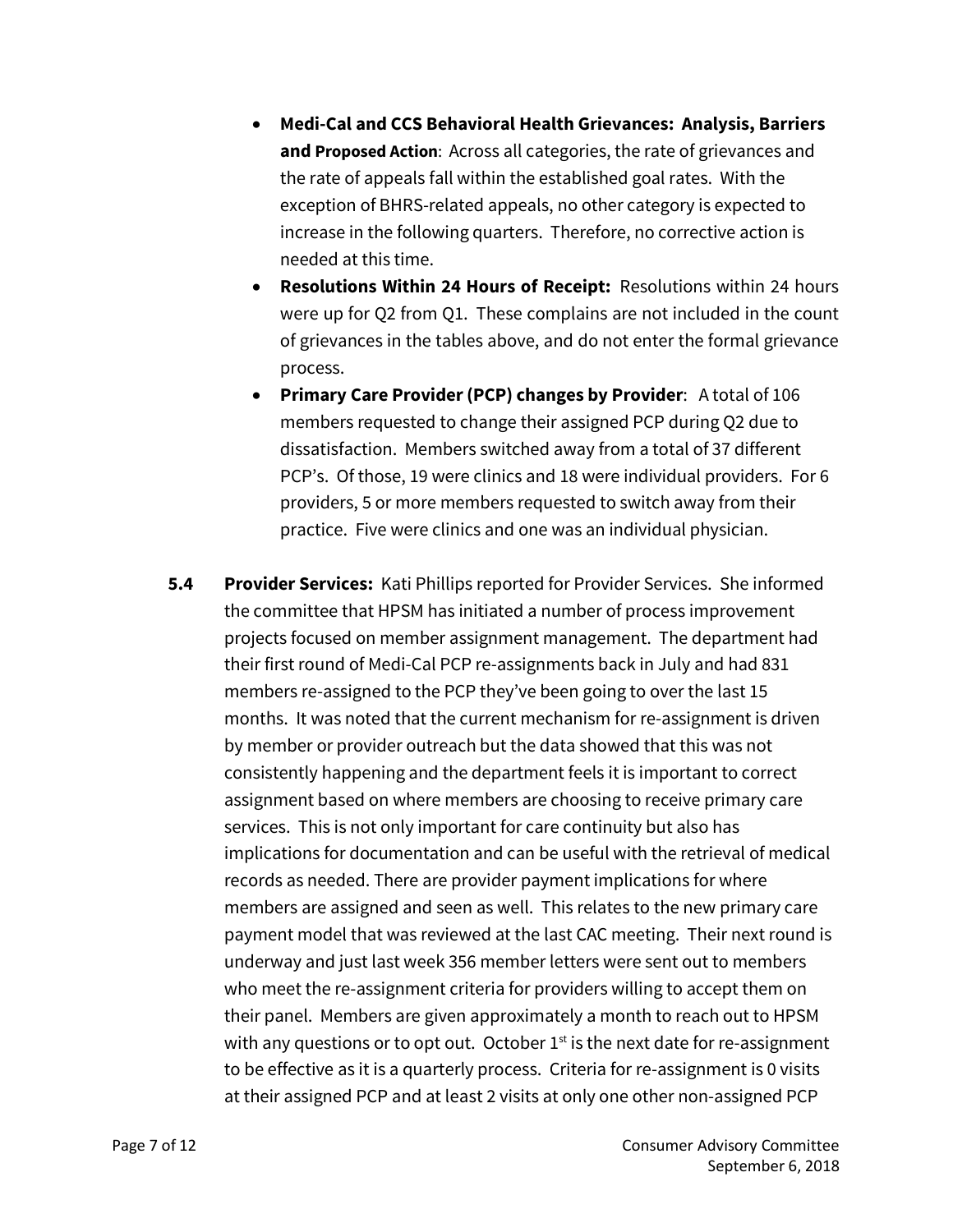over a 15 month period. There were some cases where members went to the non-assigned PCP more than 10 times during this look back period. The department is also looking at their process for member assignment for members with identified primary other health coverage and looking at refreshing certain aspects of their Medi-Cal auto-assignment process, which assigns members to a MC PCP if they do not self-select an in-network PCP within 30 days of enrolling with HPSM.

- **5.5 Member Services:** Ms. Ault-Riche reviewed the new reports for Member Services and the Care Advantage Unit which provide an overview of the performance trends in HPSM enrollment and HPSM's two call centers, as well as updates related to program changes affecting HPSM members. **Methodology: Enrollment Data**: Member enrollment and disenrollment data is stored in HEALTHsuite, HPSM's system for authorizations, claims and eligibility.
	- HPSM receives enrollment information for Medi-Cal members from the California Department of Health Care Services (DHCS) via the monthly 834 Eligibility File.
	- The San Mateo County Health System (i.e. Health Coverage Unit) provides enrollment information for Healthy Kids and ACE.
	- Enrollment information for HealthWorx is provided by the Public Authority and the City of San Mateo.

All files from these sources are entered into HEALTHsuite through automated file transfers. Enrollment data for CareAdvantage Cal MediConnect (CA CMC) members is entered directly into HEALTHsuite by HPSM's Enrollment/Disenrollment Unit and is confirmed via information received from the Centers for Medicare and Medicaid Services (CMS) transaction reports.

**Call Center Data**: The data regarding call response times in HPSM's two call centers, Member Services and the CareAdvantage Unit is pulled from HPSM's ACD (automatic call distributor) system, Avaya. Avaya records all in-coming and outbound calls and holds all data regarding call volume and call response times. Avaya also records and calculates call volume, hold time, speed to answer and abandonment rate. **CTM Complaint Data**: This data is provided by CMS and is pulled from Medicare's Complaint Tracking Module (CTM). This data represents complaints filed with 1-800-Medicare (i.e. CMS) against HPSM or its providers.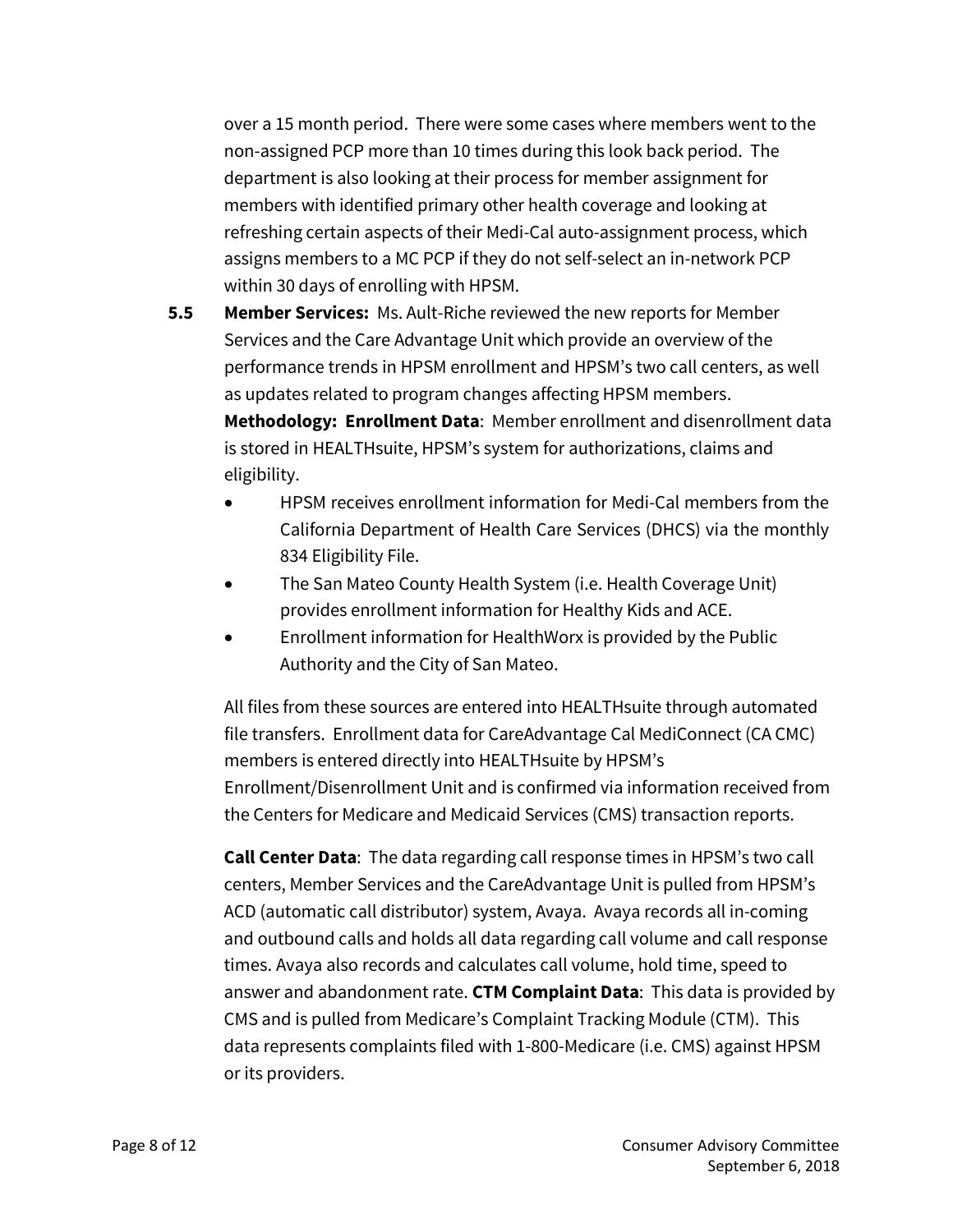**Enrollment Data**: HPSM currently serves 144,550 members. **Medi-Cal**: Enrollment in Medi-Cal decreased slightly from 112,553 members in January 2018 to 108,232 members in June 2018. **CareAdvantage CMC (CA CMC):** Enrollment in CA CMC has also decreased slightly, from 9,583 members in January 2018 to 9,031 members in June 2018, CA CMC enrolled a total of 446 members (371 new members and 75 re-enrolled members). However, a total of 595 members disenrolled during that time. The most common reason for disenrollments from CA CMC is death (189 members) and loss of Medi-Cal (140 members). **ACE**: Beginning September 1, 2018, the ACE Fee Waiver program will be expanding by an estimated 2,300 members, individuals with Restricted Medi-Cal (i.e. emergency and pregnancy-related coverage) will now be autoenrolled in the ACE Fee Waiver program. Participants will no longer need to enroll separately for the program. This has been a much-anticipated implementation, which is designed to simplify the application process and ensure seamless coverage for all eligible participants. **Enrollment Analysis & Proposed Action Plan**: **Medi-Cal, Health Kids, HealthWorx, and ACE**: HPSM does not process enrollments for these lines of business and therefore does not set enrollments foals or performance improvement plans related to enrollment for these programs. **Care Advantage CMC: Analysis:** For 2018, the HPSM Marketing team set a performance improvement goal of 120 enrollments a month. It was intentionally set high in order to incentivize creati ve thinking among the team around ways in which HPSM has enrolled 70- 80 members in CA CMC each month. Enrollment in 2018 ranges from a low of 69 in March 2018 to a high of 75 enrollments in June and therefore did not meet the stretch goal. **Barriers**: The Marketing Team reported that the primary barrier to increasing enrollments is the difficulty HPSM encounters in reaching potential members. **Action Plan**: The Marketing team has implemented several new strategies to increase outreach to potential CA CMC members. The team has created and mailed new flyers to potential members' homes and has increased phone outreach attempts. Additionally, HPSM will be hosting a member appreciation event for current and potential CMC members in October which will include information about member benefits; member and potential members can also receive free flu shots and referrals to community resources and refreshments.

**Member Services Call Center Data:** The Member Services Call Center answers calls from Medi-Cal, Healthy Kids, and HealthWorx members as well as ACE participants. **Average Speed to Answer** has improved significantly from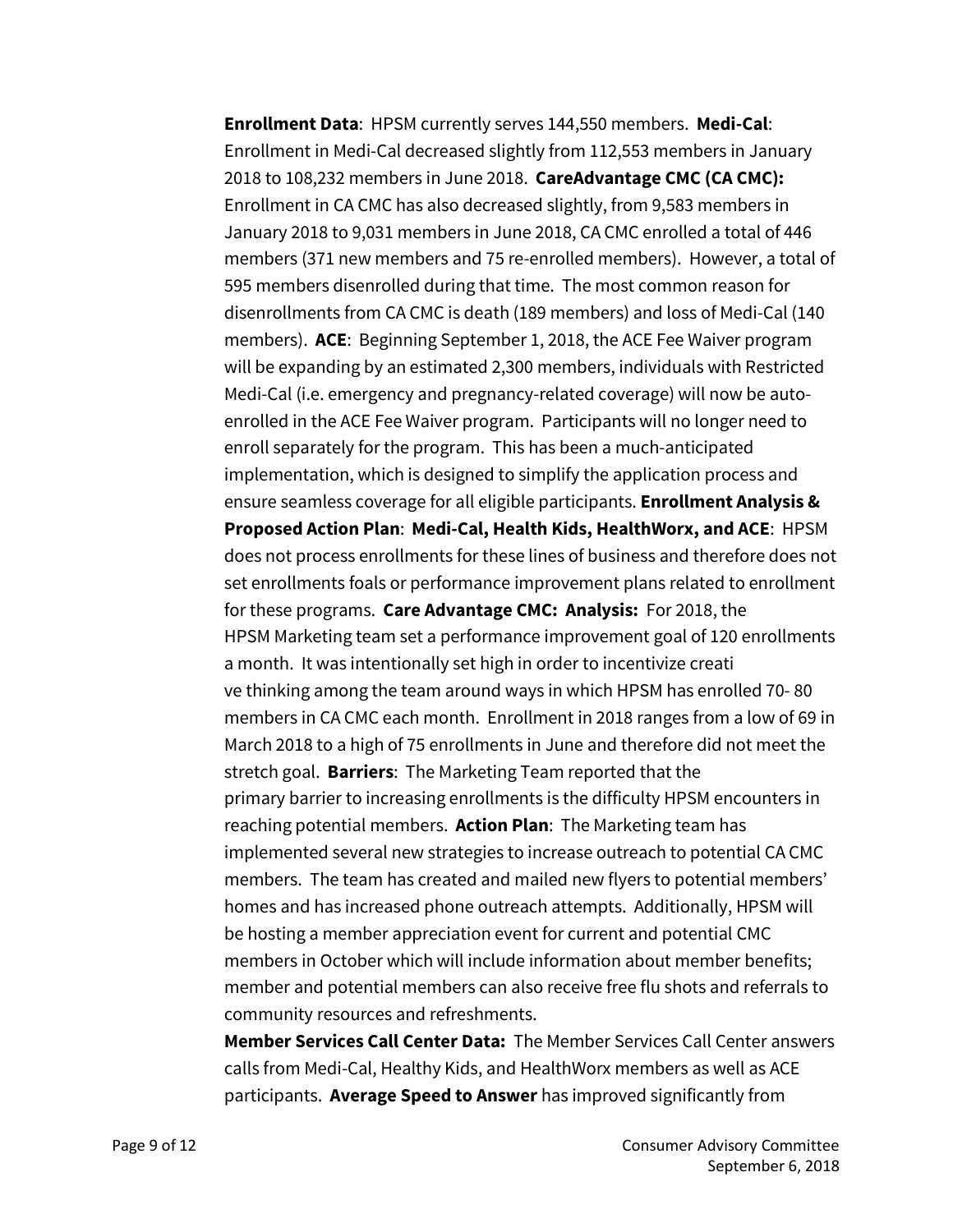January 2018 and has remained steady throughout Q2 2018. The overall average speed to answer for Q1 was 1 minute and 3 seconds, which decreased to an average of 24 seconds in Q2. **Call volume** has continued to decrease throughout the year. **Average Hold Time** decreased from January 2018 and has remained steady at around 1 minute 18 seconds since March 2018. This hold time is well within the goal of having an average hold time below 2 minutes. **Calls Answered Within 30 Seconds**: The percentage of calls answered within 30 seconds of the caller entering the call queue has improved from a baseline of only 47% in January of this year to 82% in June. Regulatory standards require HPSM to answer at least 80% of calls within 30 seconds, and the Member Services Call Center achieved that goal throughout Q2.

**Abandonment Rate**: Although the abandonment rate started high at 10% in January 2018, it has remained within the regulatory standard of no more than 5% for all other months.

**Member Services Call Center Analysis & proposed Action Plan: Analysis and Barriers: Regulatory Metrics:** In Q2 2018, the Member Services Call Center met its goals for the following regulatory metrics: average hold time, percentage of calls answered within 30 seconds, and abandonment rate. However, in January 2018 the abandonment rate surpassed the goal by 5 percentage points. This was due to a significant increase in call volume, which is a historical and repeating phenomenon each year. There is an increase in call volume the first quarter of each year largely due to the following factors: *Renewals for Covered California* – When San Mateo County residents are required to renew their insurance coverage through Covered California at the end of the year, they often learn that they are eligible for Medi-Cal instead. This leads to an increase in Medi-Cal applications and Medi-Cal eligibility, which in turn results in more calls to the Member Services Call Center regarding Medi-Cal eligibility and benefits. *Proof of Insurance for Income Taxes*: Although the Human Services Agency (HSA) provides Medi-Cal members with the proof of health insurance to include with their annual income taxes, many members call HPSM instead to request this form. This is a common call in January of each year. *Requests for New ID Cards*: HPSM does not distribute new ID cards each year, but members often expect a new ID card with each new year. When they do not receive a new ID card in January, they often call the Member Services Call Center to inquire about receiving one. In addition to the increase in call volume, HPSM experiences staffing shortages each December and January due to staff taking vacation time during the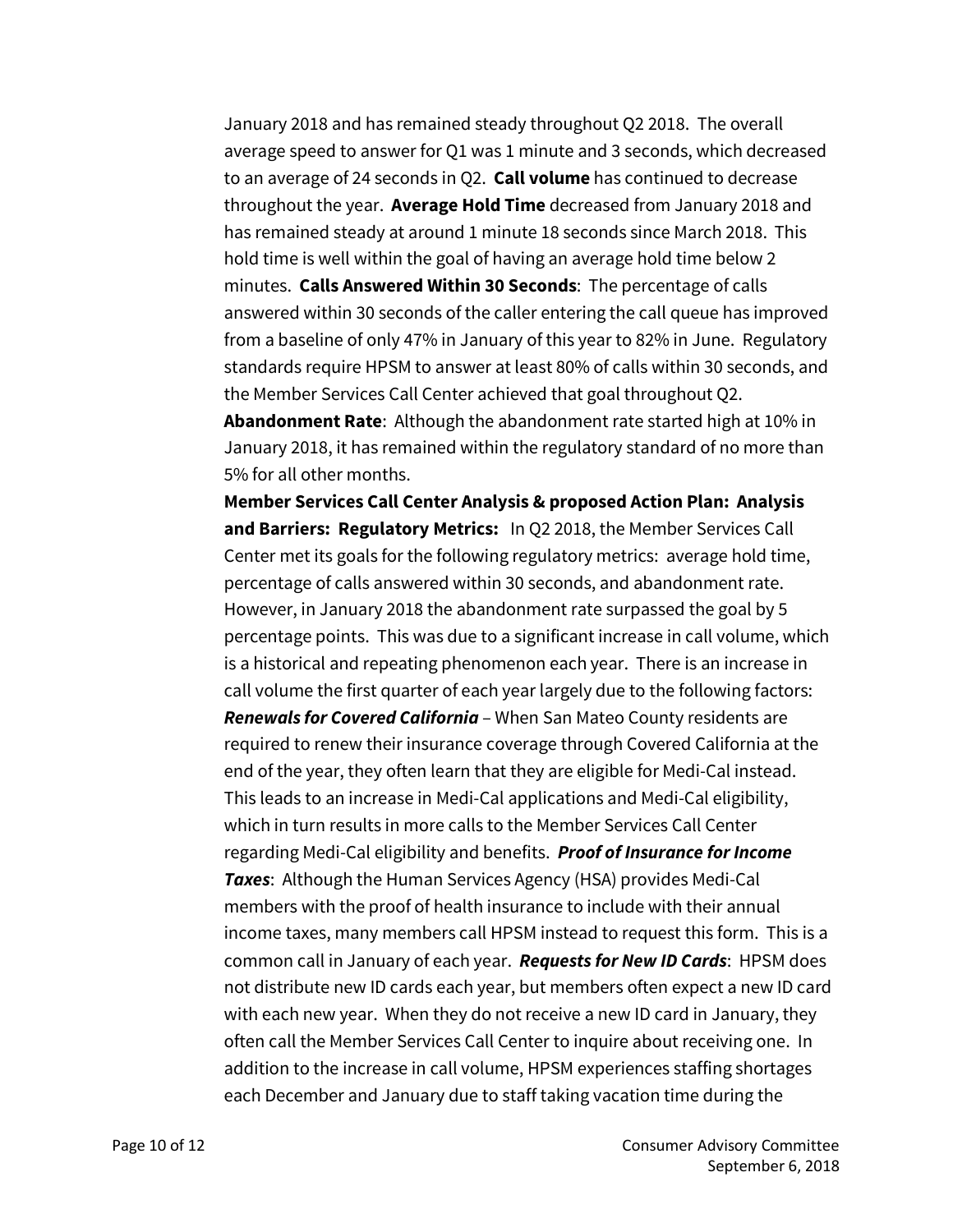holidays. **Average Speed to Answer:** There is no regulatory goal for the average speed to answer. However, the call center set a self-imposed goal of answering calls with an average speed to answer no greater than 30 seconds. This was a stretch goal, which was achieved in April and May, but was not met during the other months of Q1 and Q2 2018. The call centers did not meet this goal in large part due to a staffing shortage. **Call Volume**: The Call Center does not set goals for call volume, since there is no regulatory standard set for these metrics. Additionally, call volume is highly dependent on the incidence of new programs or other developments within HPSM, and fluctuations in call volume do not necessarily indicate an increase in member dissatisfaction. **Action Plan**: There are no proposed actions to improve the call centers regulatory metrics, since it is currently meeting all required goals. For January 2019, the Member Services Department may develop additional outreach materials to members to avoid confusion about tax forms and new ID cards and therefore minimize the anticipated increase in call volume. The department will also continue its ongoing recruitment efforts to ensure adequate staffing and phone coverage.

**Care Advantage Call Center Data**: The Care Advantage Call Center answers calls from CareAdvantage CMC members. **Average Speed to Answer**: This has increased slightly in March, April and May, but has begun to decrease to its original average of around 11 seconds. The overall average speed to answer for Q1 was 14 seconds, which increased to an average of 19 seconds in Q2. It should be noted that the increase is not significant and the call centers speed to answer is well within expected standards. **Call volume** has remained relatively constant throughout the year. CareAdvantage received a total of 6,393 calls in Q1 and 6,503 calls in Q2. **Average Hold Time**: has remained steady at around 1 minute and 20-30 seconds throughout the year. This hold time is well within the goal of having an average hold time below 2 minutes. **Calls Answered Within 30 Seconds**: The percentage of calls answered within 30 seconds of the callerentering the call queue has ranged from a low of 87% in May to a high of 95% in June. Regulatory standards require HPSM to answer at least 80% of calls within 30 seconds, but the CareAdvantage Unit has set an internal goal of 90%. The CA Unit consistently met the regulatory goal of 80% throughout the year and has met the internal goal of 90% for all but two months, April and May of 2018. **Abandonment rate**: The abandonment rate has remained within the regulatory standard of no more than 5% throughout all of Q1 and Q2. **Analysis**: in Q2 2018, the CareAdvantage Call Center met its